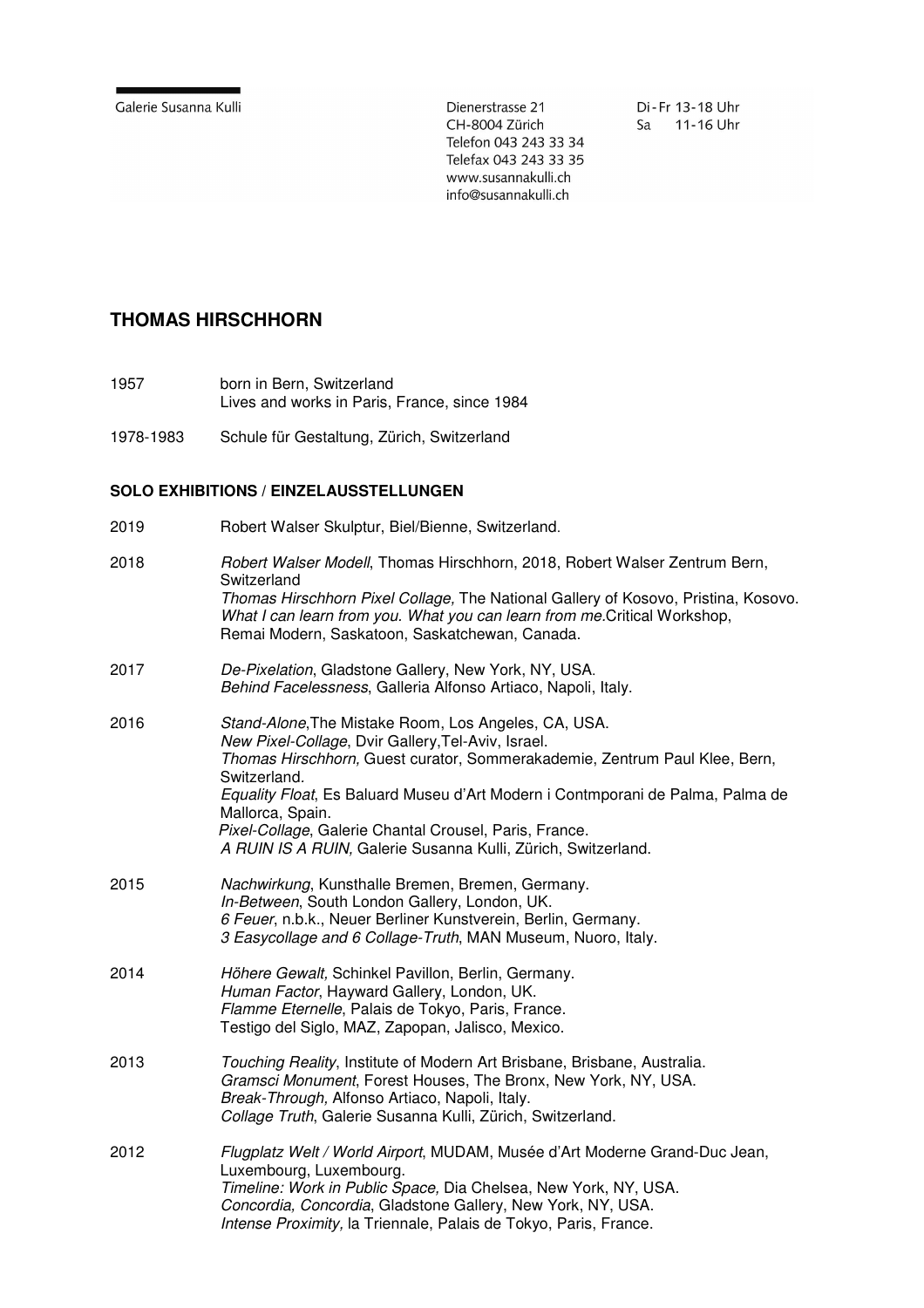|      | Les Maîtres du Désordre, Musée du quai Branly, Paris, France.                                                                                                                                                                                                                                                                                                                                                                                                                                                                                                                                                                                                    |
|------|------------------------------------------------------------------------------------------------------------------------------------------------------------------------------------------------------------------------------------------------------------------------------------------------------------------------------------------------------------------------------------------------------------------------------------------------------------------------------------------------------------------------------------------------------------------------------------------------------------------------------------------------------------------|
| 2011 | Dublin Contemporary, Dublin, Ireland.<br>Kurt-Schwitters Preis, Unter Kontrolle, Sprengel Museum Hannover, Germany.<br>Equality Float, La Douane, Galerie Chantal Crousel, Paris, France.<br>54 <sup>th</sup> Biennale di Venezia, Crystal of Resistance, Swiss Pavillon, Venezia, Italy.<br>It's Burning Everywhere, Kunsthalle Mannheim, Germany.<br>Exhibiting poetry today: Manuel Joseph, Ecole régionale des Beaux-Arts de<br>Besançon, Besançon, France.<br>Restore Now, Inhotim, Belo Horizonte, Brazil.<br>Thomas Hirschhorn: Das Auge (The Eye), Power Plant, Toronto, Canada.<br>Wirtschaftslandschaft Davos, Aargauer Kunsthaus, Aarau, Switzerland. |
| 2010 | Black & White Hemisphere, Michael Stevenson, Cape Town, South Africa.<br>Exhibiting poetry today: Manuel Joseph, CNEAI, Chatou, France.<br>Too Too - Much Much, MDD - Museum Dhondt-Dhaenens, Deurle, Belgium.<br>Ce qui vient, Les Ateliers de Rennes, Rennes, France.                                                                                                                                                                                                                                                                                                                                                                                          |
| 2009 | It's Burning Everywhere, DCA Dundee Contemporary Arts, Dundee, Scotland, UK.<br>The Subjecter, Casa Encendida, Madrid, Spain.<br>Poor-Racer, one day sculpture, The Esplanade, Christchurch Art Gallery Te Puna o<br>Waiwhetu, Christchurch, New Zealand.<br>A La Limite, Galerie Michel Journiac, Paris, France.<br>Universal Gym, Gladstone Gallery, New York, NY, USA.<br>The Bijlmer Spinoza-Festival, The Bijlmer, Amsterdam, Netherlands.                                                                                                                                                                                                                  |
| 2008 | Das Auge, SECESSION, Wien, Austria.<br>Ur-Collage, Galerie Susanna Kulli, Zürich, Switzerland.<br>Poor Tuning, Kurimanzotto, Mexico.<br>The Eternal Flame, Fondazione Nicola Trussardi, Milano, Italy.<br>Stand-Alone, Museo Tamayo Arte Contemparaneo, Mexico.                                                                                                                                                                                                                                                                                                                                                                                                  |
| 2007 | Jumbo Spoons and Big Cake, MAC Musée d'art contemporain, Montreal, Canada.<br>Concretion Re, Galerie Chantal Crousel, Paris, France.<br>Substitution 2, Stephen Friedman Gallery, London, UK.<br>Stand-alone, Arndt & Partner, Berlin, Germany.                                                                                                                                                                                                                                                                                                                                                                                                                  |
| 2006 | Ingeborg Bachmann Altar, Alexanderplatz Station, Berlin, Germany.<br>Superficial Engagement, Gladstone Gallery, New York, NY, USA<br>Utopia-Utopia = One World, One War, One Army, One Dress, CCAC, Wattis<br>Institute, San Francisco, CA, USA.<br>The Procession, Kestnergesellschaft, Hannover, Germany.<br>The Green Coffin, Alfonso Artiaco, Napoli, Italy.<br>Concretion, Creux de l'Enfer, Thiers, France.<br>United Nations Miniature, 2000, MUSAC, Museo de Arte Contemporaneo de Castillo y<br>Léon, Collection, Leon, Spain.                                                                                                                          |
| 2005 | Doppelgarage, North Pole, South Pole, Not in My Name, Les Quatre Livres,<br>Pinakothek der Moderne, München, Germany.<br>Anscool I, Bonnefantenmuseum, Maastricht, Netherlands.<br>Utopia, Utopia = One World, One War, One Army, One Dress, Institute of<br>Contemporary Art, Boston, MA, USA.<br>Anschool II, Museo Serralves, Porto, Portugal.                                                                                                                                                                                                                                                                                                                |
| 2004 | Unfinished Walls, Stephan Friedman Gallery, London, UK.<br>Musée Précaire Albinet, Les Laboratoires, Aubervilliers, France.<br>24h Foucault, Thomas Hirschhorn avec Philippe Artières, Daniel Defert, Guillaume<br>Désanges, Marcus Steinweg, Nuit Blanche au Palais de Tokyo, Paris, France.<br>Skuptur Sortier Station, Warsaw, Poland.<br>Swiss-Swiss Democracy, Centre Culturel Suisse, Paris, France.                                                                                                                                                                                                                                                       |
| 2003 | United Nations Miniature, CAC Málaga, Spain.<br>Werkstatt, Kunsthalle Basel, Switzerland.<br>Galerie Chantal Crousel, Paris, France.<br>Doppelgarage, Schirn Kunsthalle, Frankfurt, Germany.                                                                                                                                                                                                                                                                                                                                                                                                                                                                     |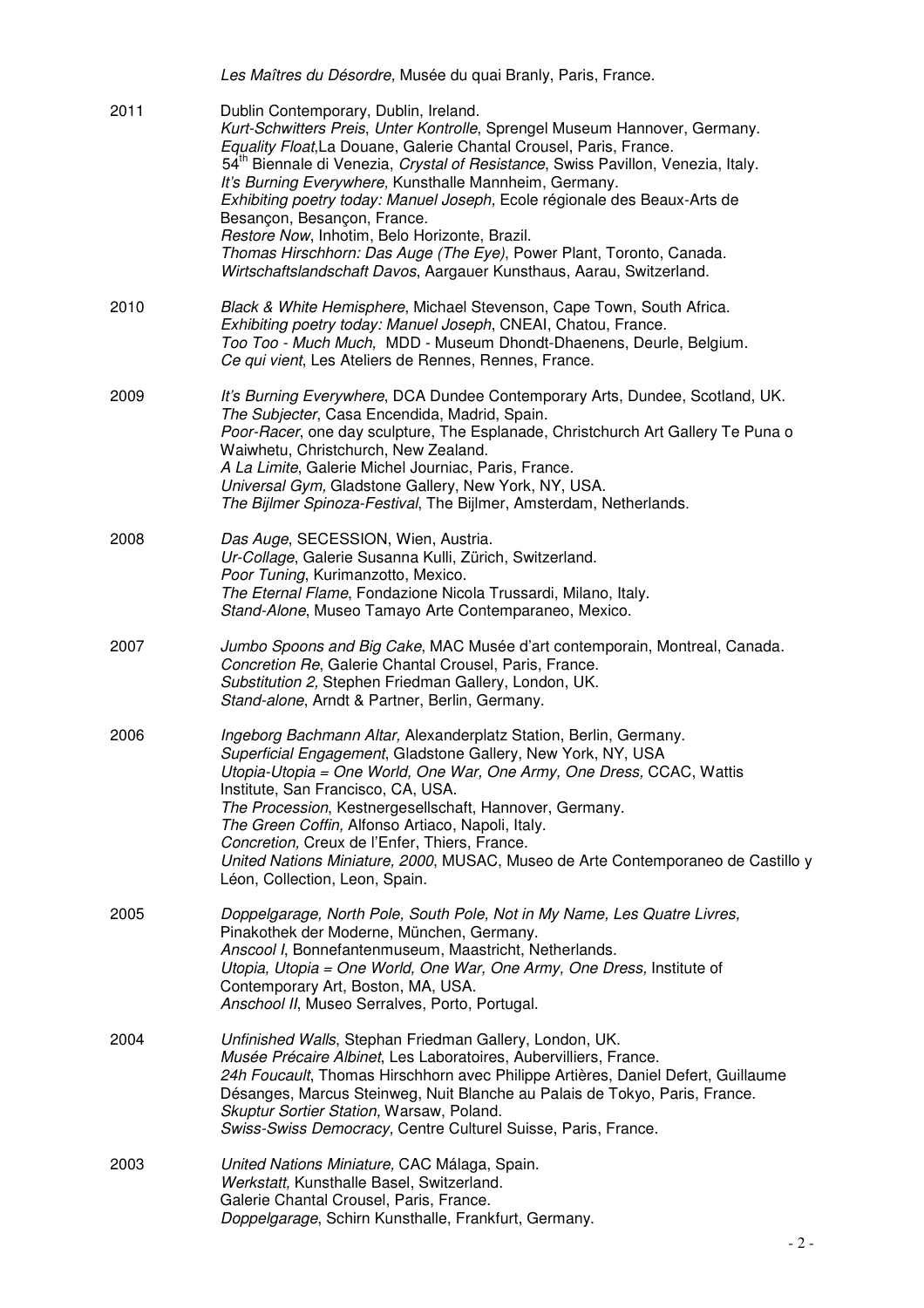|      | Alfonso Artiaco, Pozzuoli, Napoli, Italy.                                                                                                                                                                                                                                                                                                                                                                                                                                                                                                                                                                                                                                                                                                                                                      |
|------|------------------------------------------------------------------------------------------------------------------------------------------------------------------------------------------------------------------------------------------------------------------------------------------------------------------------------------------------------------------------------------------------------------------------------------------------------------------------------------------------------------------------------------------------------------------------------------------------------------------------------------------------------------------------------------------------------------------------------------------------------------------------------------------------|
| 2002 | Doppelgarage, Arndt & Partner, Berlin.<br>Cavemanman, Barbara Gladstone Gallery, New York.<br>Liubov Popova-Kiosk, nº7, Universität Zürich-Irchel, Zürich, Switzerland.<br>Otto Freundlich-Kiosk, n°8, Universität Zürich-Irchel, Zürich, Switzerland.<br>Chronologie immediate, Musée d'Art Moderne et Contemporain, Strasbourg,<br>France.                                                                                                                                                                                                                                                                                                                                                                                                                                                   |
| 2001 | Fernand Léger-Kiosk, n°5, Universität Zürich-Irchel, Zürich, Switzerland.<br>POLE-SELF, Prix Marcel Duchamp, Centre Georges Pompidou, Paris, France.<br>Archeologie of Engagement, Museu d'Art Contemporani de Barcelona, Barcelona,<br>Spain.<br>Skulptur-Sortier-Station, collection Centre Georges Pompidou, Metro Station<br>Stalingrad, Paris, France.<br>Laundrette, Stephen Friedman Gallery, London, UK.<br>Wirtschaftslandschaft Davos, Preis für junge Schweizer Kunst, Kunsthaus,<br>Zürich, Switzerland.<br>Emil Nolde-Kiosk, n°6, Universität Zürich-Irchel, Zürich, Switzerland.<br>La Salle de bains, Lyon, France.                                                                                                                                                             |
| 2000 | Focus, The Art Institute of Chicago, Chicago, II, USA.<br>World Airport, The Renaissance Society, Chicago, II, USA.<br>Raymond-Carver-Altar, The Galleries at Moore, Philadelphia, PA, USA.<br>Emmanuel Bove-Kiosk, nº3, Universität Zürich-Irchel, Zürich, Switzerland.<br>Meret Oppenheim-Kiosk, n°4, Universität Zürich-Irchel, Zürich, Switzerland.<br>Deleuze Monument, Avignon, France.                                                                                                                                                                                                                                                                                                                                                                                                  |
| 1999 | Raymond Carver-Altar, Temporäres Strassendenkmal, Fri-Art, Centre d'Art<br>Contemporain, Fribourg, Switzerland.<br>Bernsteinzimmer, Galerie Arndt & Partner, Berlin, Germany.<br>Robert Walser-Kiosk, n°1, Universität Zürich-Irchel, Zürich, Switzerland.<br>Sculpture Direct, Galerie Chantal Crousel, Paris, France.<br>Ingeborg Bachmann-Kiosk, n 2, Universität Zürich-Irchel, Zürich, Switzerland.<br>World Corners, Musée d'Art Moderne de Saint-Etienne, France.<br>Exergue 2, Manifestation 1990-2000, Figures de l'engagement au tournant d'un<br>siècle, Musée d'Art et d'Histoire, Genève, Switzerland.<br>Exchange Value Room (Espacio de Intercambio de Valores), Project Room, ARCO'<br>99, Madrid, Spain.<br>Sculpture Direct, II, III, IV, V, Galerie Erna Hécey, Luxembourg. |
| 1998 | Swiss Army Knife, Kunsthalle Bern, Switzerland.<br>Rolex etc., Freundlichs 'Aufstieg' und Skulptur-Sortier-Station-Dokumentation,<br>Museum Ludwig, Köln, Germany.<br>Spin Off, Gramercy Art Fair, New York, NY, USA.<br>Swiss Converter, The Herzliya Museum of Art, Herzliya, Israel.<br>Ein Kunstwerk. Ein Problem, Portikus, Frankfurt am Main, Germany.<br>World Corners, Chisenhale Gallery, London, UK.<br>Otto-Freundlich-Altar. Temporäres Strassendenkmal, Wallisellenstrasse, Basel,<br>Switzerland.                                                                                                                                                                                                                                                                                |
| 1997 | Galerie Chantal Crousel, Paris, France.<br>Lascaux III, FRAC Aquitaine, Bordeaux, France.<br>Galerie im Künstlerhaus, Bremen, Germany.<br>7/7, 24/24, Blauer, schwebender Raum, Kunsthof, Zürich, Switzerland.<br>Kunstverein Hannover, Hannover, Germany.                                                                                                                                                                                                                                                                                                                                                                                                                                                                                                                                     |
| 1996 | Virus - Ausstellung, Galerie Arndt & Partner, Berlin, Germany.<br>W.U.E. World Understanding Engine, Salle Rekalde, Area 2, Bilbao, Spain.<br>Abtropfmaschine - Ruheraum mit Tränen, Galerie Susanna Kulli, St.Gallen,<br>Switzerland.<br>Merci-Bus, Fribourg, Switzerland.<br>The Hal, Antwerpen, Belgium.<br>Merci-Bus II, Galerie Chantal Crousel, Paris, France.<br>Thomas Hirschhorn, Günter Förg, Kunstmuseum Luzern, Luzern, Switzerland.                                                                                                                                                                                                                                                                                                                                               |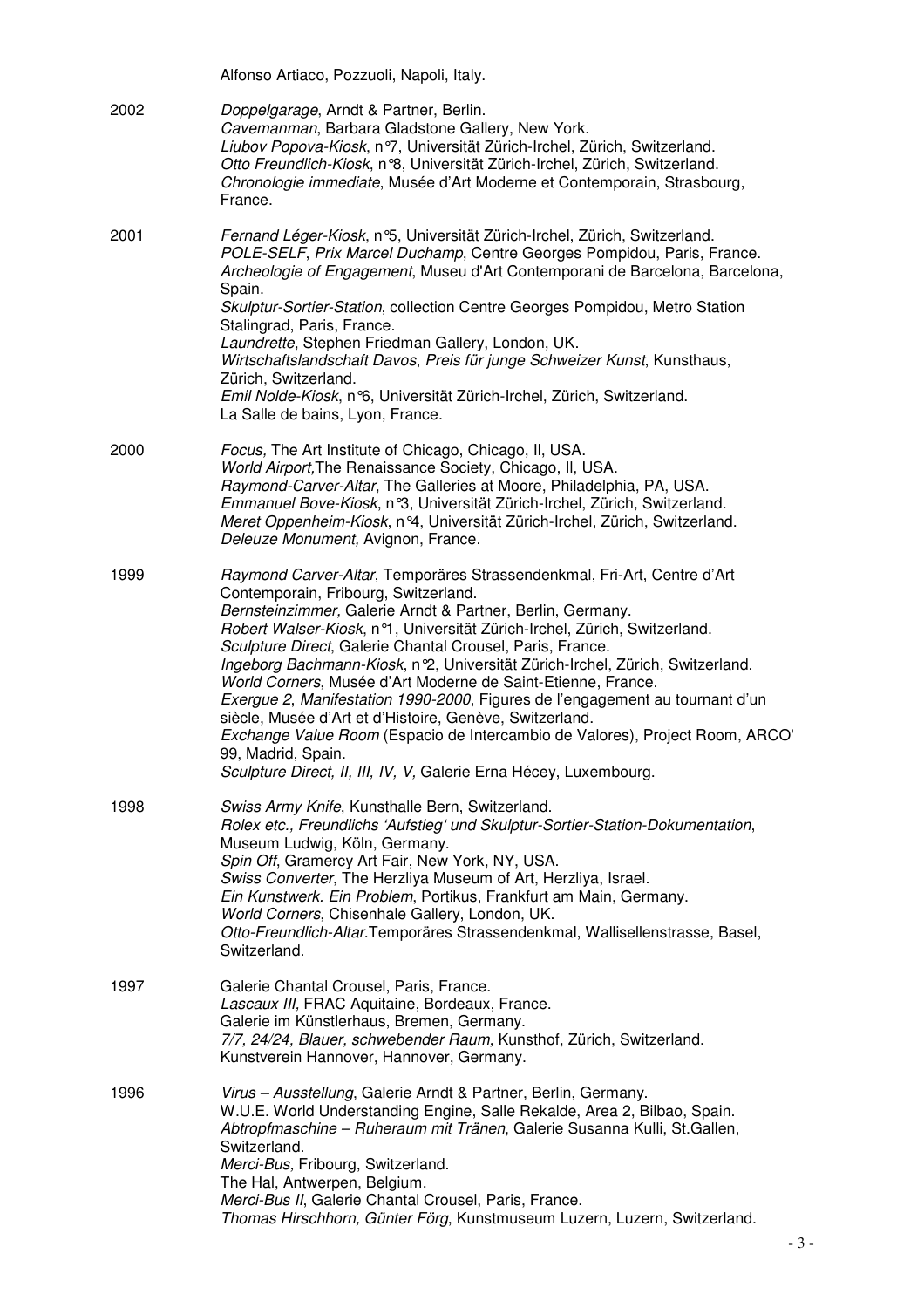|                              | Vor Ort, Kunst in städtischen Situationen, Langenhagen, Germany.                                                                                                                                                                                                      |
|------------------------------|-----------------------------------------------------------------------------------------------------------------------------------------------------------------------------------------------------------------------------------------------------------------------|
| 1995                         | Berliner Wasserfall mit Robert Walser Tränen, Künstlerhaus Bethanien, Berlin,<br>Germany.<br>Strauss & Adamopoulos, Frankfurt, Germany.<br>Centre Genevois de Gravure Contemporaine, Genf, Switzerland.<br>Fri-Art, Centre d'Art Contemporain, Fribourg, Switzerland. |
| 1994                         | Filiale Basel, Basel, Switzerland.<br>Thomas Hirschhorn, APP.BXL, (Moritz Küng), Bruxelles, Bruxelles, Belgium.                                                                                                                                                       |
| 1993                         | Galerie Francesca Pia, Bern, Switzerland.<br>Raum für aktuelle Kunst, Luzern, Switzerland.<br>Hommage à Edouard Manet; Thomas Hirschhorn, Adrian Schiess<br>Fondation Art et Société, Dijon, France.<br>Galerie Susanna Kulli, St.Gallen, Switzerland.                |
| 1992<br>1991<br>1987<br>1986 | L'Hôpital Ephémère, Paris, France.<br>Galerie Francesca Pia, Bern, Switzerland.<br>Kaos-Galerie, Köln, Germany.<br>Bar Floréal, Paris, France.                                                                                                                        |

## **GROUP EXHIBITIONS / GRUPPENAUSSTELLUNGEN**

- 2018 The Dictionary of Evil, Gangwon International Biennale 2018, Gangwon, Korea.
- 2017 New Literacy, 4th Ural Industrial Biennial of Contemporary Art, Ural branch of the National Centre for Contemporary Arts as part of ROSIZO, Russia. Affect Me: Bildstörung, KAI 10 Düsseldorf, Germany. Pixel-Collage, Aarhus as European Capital of Culture 2017, Kunsthal Aarhus, Aarhus, Denmark. The Absent Museum, WIELS Contemporary Art Centre, Brussels, Belgium. Skulpturen aus Papier, von Kurt Schwitters bis Karla Black, Kunsthalle Vogelmann, Heilbronn, Germany. Who pays? Kunstmuseum Liechtenstein, Vaduz, Liechtenstein. PUSH / Leben in Zeiten der Hyperinformation Festival, Kunsthalle Osnarbrück, Germany. 2016 The End of the World, Luigi Pecci Centre for Contemporary Art, Prato, Italy. And Now the Good News, Kunstwerke aus der Sammlung Annette und Peter Nobel, LAC, Museo d'arte della Svizzera italiana, Lugano, Switzerland. Solo Walks, Eine Galerie des Gehens, Bündner Kunstmuseum, Chur, Switzerland. Artists' Voices, Centre d'édition contemporain, Genève, Switzerland. Systematically Open: New Forms for Contemporary Image Production, LUMA Foundation, Arles, France. Artworks from the Enea Righi Collection, Palazzo Fortuny, Venezia, Italy. ASAKUSA, Thomas Hirschhorn & Santiago Sierra, Radical Democracy, with reference by Sanya Labour Welfare Hall Action Committee,Tokyo, Japan. Nothing But Blue Skies, Les Rencontres d'Arles, Arles, France. Wiesbaden Biennale 2016, Germany. Poésie balistique, Fondation d'entreprise Hermès, La Verrière, Brussels, Belgium. Island – The metro is a stranger, Galleri Christian Trop, Oslo, Norway. 33 Jahre Galerie Susanna Kulli, Part I, Galerie Susanna Kulli, Zürich, Switzerland. La Grande Galerie du Foot, Grande Halle de la Villette, Paris, France. Exquisite Corpse, Galerie Chantal Crousel at The Mistake Room, L.os Angeles, LA, USA. Quand fondra la neige, où ira le blanc, contemporary collecting at the Palazzo Fortuny, Palazzo Fortuny, Venezia, Italy. Artists' Voices, Centre d'édition contemporain, Genève, Switzerland. Eine Geschichte: Zeitgenössische Kunst aus dem Centre Pompidou, Haus der Kunst,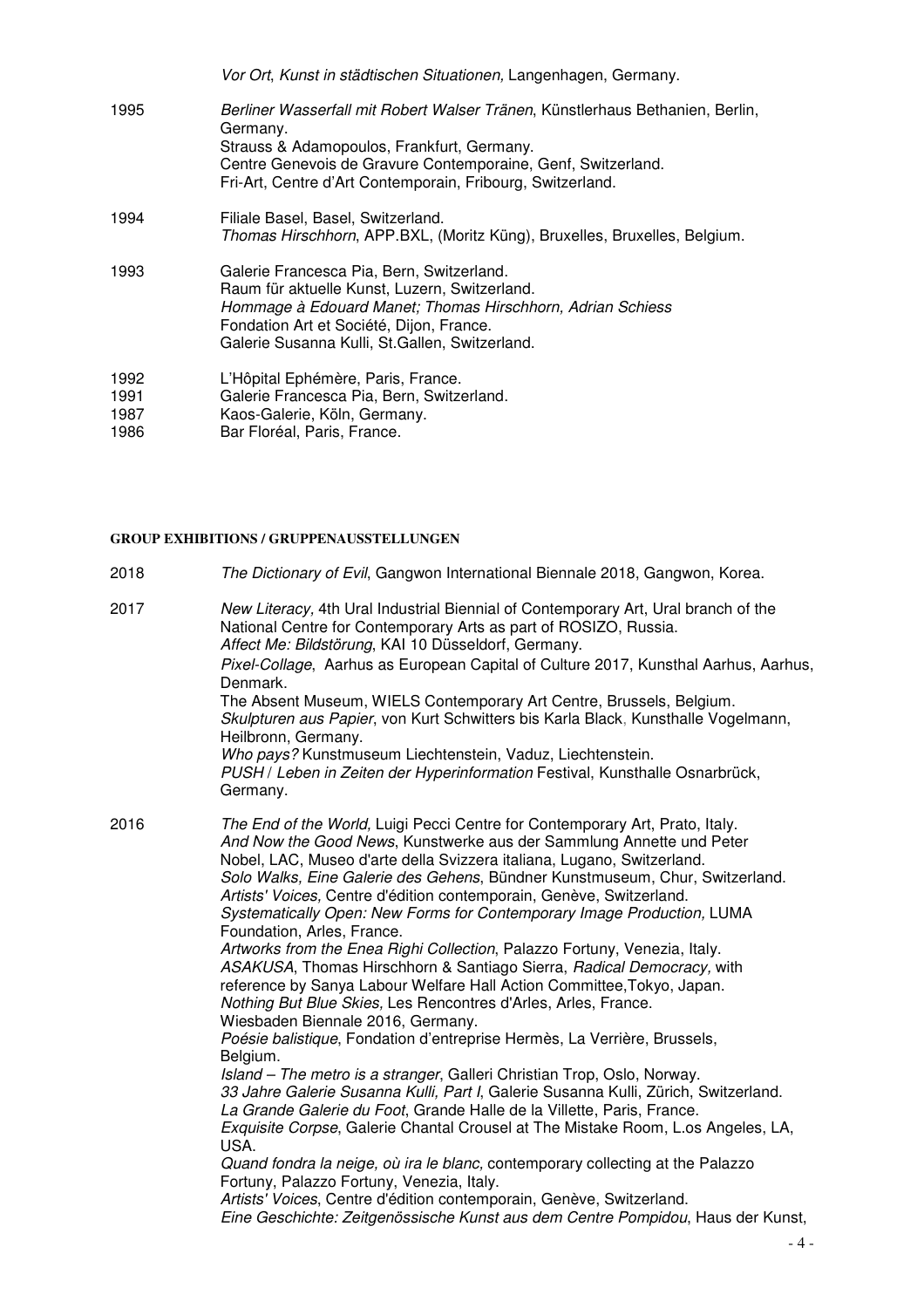|      | München, Germany.<br>The soul of money, DOX Centre for Contemporary Art, Prague, Czech Republic.<br>Circular Movements, Positionen der Kunst in dunklen Zeiten, Kunstverein/KunstHaus,<br>Potsdam, Germany.                                                                                                                                                                                                                                                                                                                                                                                                                                                                                                                                                                                                                                                                                                                                                                                                                                                                                                                                                                                                                                                                                                                                                                                                                                                                                                                                                    |
|------|----------------------------------------------------------------------------------------------------------------------------------------------------------------------------------------------------------------------------------------------------------------------------------------------------------------------------------------------------------------------------------------------------------------------------------------------------------------------------------------------------------------------------------------------------------------------------------------------------------------------------------------------------------------------------------------------------------------------------------------------------------------------------------------------------------------------------------------------------------------------------------------------------------------------------------------------------------------------------------------------------------------------------------------------------------------------------------------------------------------------------------------------------------------------------------------------------------------------------------------------------------------------------------------------------------------------------------------------------------------------------------------------------------------------------------------------------------------------------------------------------------------------------------------------------------------|
| 2015 | 7. Fotofestival, Mannheim, Ludwigshafen, Heidelberg, Germany.<br>Witness of the Century (Testigo del siglo), Museo de Arte de Zapopan, Jalisco,<br>Mexico.<br>Atopolis, ville métissée, ville idéale, Manège de Sury, Mons, Belgium.<br>Kombucha, Galeria Bunkier Sztuki, Krakau, Poland.<br>Scenes for a New Heritage: Contemporary Art from the Collection, MoMA,<br>Museum of Modern Art, New York, NY, USA.<br>Invitation au Voyage, 15 yeagrs of the Prix Marcel Duchamp, Centrale for<br>Contemporary Art, Brussels, Belgium.<br>All the World's Futures: 56th Biennale di Venezia, Venezia, Italy.<br>My Heart is a Tiger, Art Station Dubulti, Riga, Lettland.<br>Under the Clouds: From Paranoia to the Digital Sublime, Serralves Museum, Porto,<br>Portugal.<br>Être Chose, Centre international d'art et du paysage, Île de Vassivière, France.<br>True Story, Proyectos Monclova, Mexico City, D.F., Mexico.<br>In Girum Imus Nocte et Consumimur Igni, Colección Jumex, Fundacion Jumex Museo<br>Arte Contemporaneo, Ciudad de México, Mexico.<br>Selections from the Permanent Collection, MOCA, Los Angeles, CA, USA.                                                                                                                                                                                                                                                                                                                                                                                                                          |
| 2014 | MANIFESTA 10, The State Hermitage Museum, St. Petersburg, Russia.<br>Ohne Achtsamkeit beachte ich alles - Robert Walser und die bildende Kunst,<br>Aargauer Kunsthaus, Aarau, Switzerland.<br>ARCO Foundation Collection, CA2M, Centro de Arte Dos de Mayo, Madrid.<br>Des-collages, Villa du Parc, Annemasse, France.<br>L'avenir (looking forward), BNLMTL 2014 (Biennale de Montreal), Montreal.<br>Van Gogh LIVE! Fondation Vincent Van Gogh, Arles, France.<br>1984-1999. La Décennie, Centre Pompidou-Metz, (film program) Metz, France.<br>Do objeto para o mundo, Collection Inhotim, Belo Horizonte, Brazil.<br>The Human Factor: Uses of the Figure in Contemporary Sculpture, Hayward Gallery,<br>London, UK.<br>Elevation 1049, Between Heaven and Hell. Cranky Snow/Mürrischer Schnee, Gstaad,<br>Switzerland.<br>Im Hier und Jetzt!, Schweizer Kunst der Letzten 30 Jahre, Kunstmuseum Bern,<br>Switzerland.                                                                                                                                                                                                                                                                                                                                                                                                                                                                                                                                                                                                                                     |
| 2013 | Aichi Triennale 2013, Ruheraum mit Tränen, Nagoya, Japan.<br>Las Huellas del Camino: CAC Malaga una decada, CAC Malga, Malaga, Spain<br>Mom, am I barbarian? The 13 <sup>th</sup> Istanbul Biennial, Istanbul, Turkey.<br>Dread: Fear in the Age of Technological Acceleration, De Hallen, Haarlem,<br>Netherlands.<br>Artifical Amsterdam, The city as artwork, De Appel Arts Centre, Amsterdam,<br>Netherlands.<br>Bande à part, Galerie Chantal Crousel, Paris, Frane.<br>Salon der Angst, Kunsthalle Wien, Wien, Austria.<br>Les Trois Grâces, Galerie Chantal Crousel, Paris, France.<br>A Different Kind of Order: The I.C.P. Triennial, International Center of Photography,<br>Manhattan, New York, NY. USA.<br>Préhistoire et Art contemporaine: une histoire d'Hommes, Musée National de la<br>Préhistoire, Les Eyzies-de-Tayac-Sireuil, France.<br>Toute la mémoire du munde, Casa del Lago, UNAM, Mexico.<br>(Un)natural limits, Austrian Culture Forum, New York, NY, USA.<br>Melbourne Festival, Melbourne State Theatre Gallery, Melbourne, Australia.<br>93, Centro Galego de Arte Contemporanea, Santiago de Compostela, Spain.<br>Gegenwelten, Schloss Amras, Innsbruck, Austria.<br>Eighty-One Gallery, Shoreditch, London, UK.<br>Touching Reality, Institute of Modern Art Brisbane, Australia.<br>Talk to the Hand, Helmhaus, Zürich, Switzerland.<br>Metamatic Reloaded. Neue Kunstprojekte im Dialog mit Tinguelys Zeichenmaschinen,<br>Museum Tinguely, Basel, Switzerland.<br>Nur Skulptur!, Kunsthalle Mannheim, Mannheim, Germany. |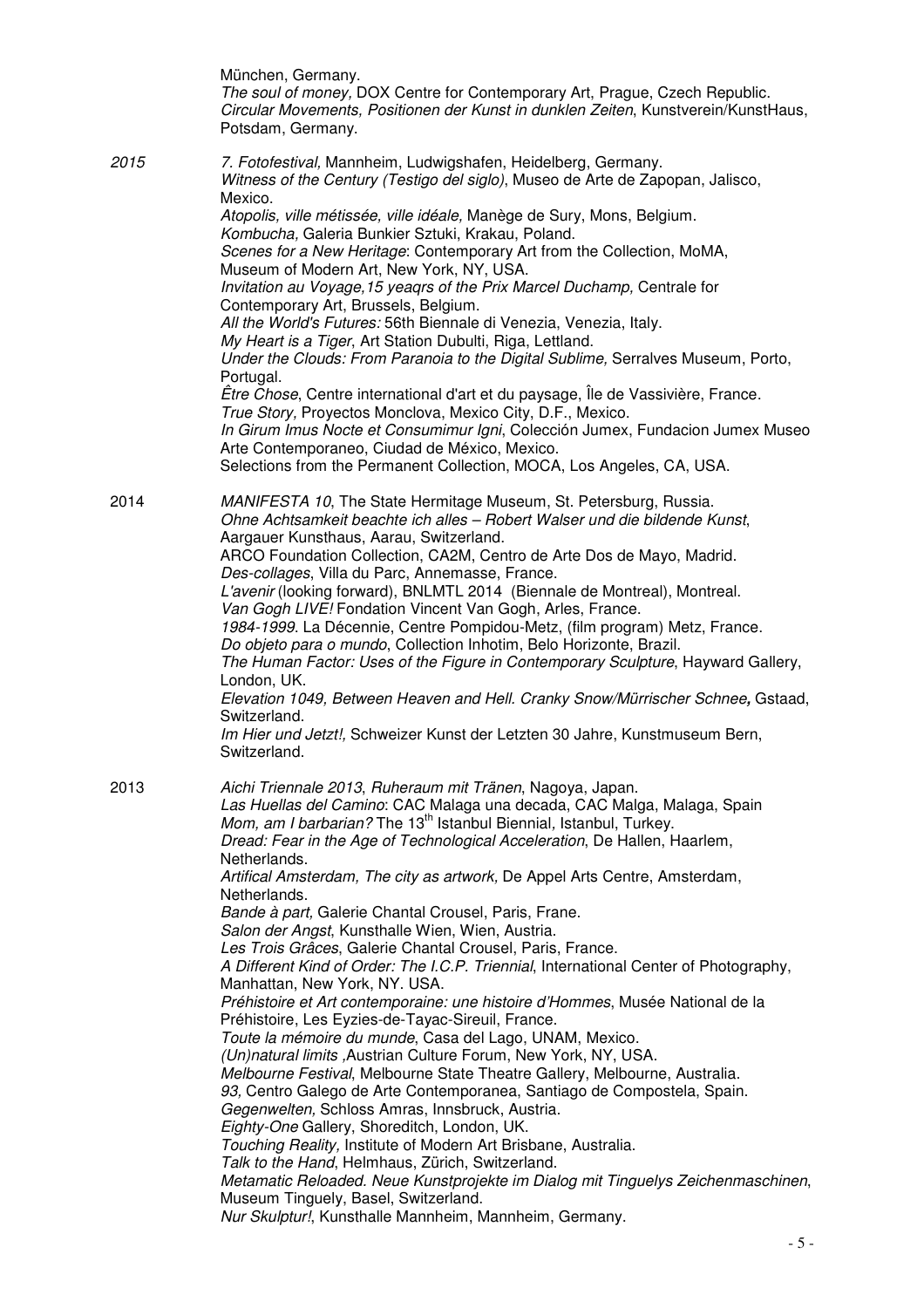|      | Farbe bekennen, MARTa, Herford, Germany.<br>Maestros del caos: artistas y chamanes, CaixaForum, Madrid, Spain.<br>Modernity? Perspectives from France and Turkey, Istanbul Modern, Istanbul, Turkey.<br>A Sunday in the Mountains, Swiss Institute New York, NY, USA.                                                                                                             |
|------|-----------------------------------------------------------------------------------------------------------------------------------------------------------------------------------------------------------------------------------------------------------------------------------------------------------------------------------------------------------------------------------|
| 2012 | 9 <sup>th</sup> Shanghai Biennale, Power Station, Shanghai, China.<br>Contemporary Cartographies. Drawing Thought, CaixaForum Barcelona, Caixaforum<br>Madrid, Spain.                                                                                                                                                                                                             |
|      | Les referents, Galerie Eduard-Manet, Gennevilliers, France.<br>Luxe mode d'emploi, Passage de Retz, Paris, France.<br>The Festival of the World, Southbank Centre, London, UK.<br>Press Play, L'arte e I mezzi d'informazione, Fondazione Sandretto Re Rebaudengo,                                                                                                                |
|      | Torino, Italy.<br>Utopie Gesamtkunstwerk,, 21er Haus, Wien, Austria.<br>Mit sofortiger Wirkung - Künstlerische Eingriffe in den Alltag, Kunsthalle Wien, Austria.<br>Superbody, Galerie Chantal Crousel, Paris, France.<br>Les Maîtres du désordre, Musée du Quai Branly, Paris, France.<br>Larger than life, Veronica Brovall - Thomas Hirschhorn - Marcus Steinweg, Galleri 21, |
|      | Malmö, Sweden.<br>La Triennale 2012, Intense Proximité, Palais de Tokyo, Paris, France.                                                                                                                                                                                                                                                                                           |
| 2011 | Inhotim, Belo Horizonte, Brazil.                                                                                                                                                                                                                                                                                                                                                  |
|      | Declining Democracy, Centro di Cultura Contemporanea Strozzina, Palazzo Strozzi,<br>Firenze, Italy.                                                                                                                                                                                                                                                                               |
|      | September 11, MoMA PS1, Long Island City, New York, NY, USA.<br>The Uncanny Familiar. Images of Terror, c/o Berlin. International Forum for Visual<br>Dialogues, Berlin, Germany.                                                                                                                                                                                                 |
|      | ERRE Variations Labyrinthiques, Centre Pompidou-Metz, Metz, France.<br>Terrible Beauty: Art, Crisis, Change & The Office of Non-Compliance, Contemporary,<br>Dublin, Ireland.                                                                                                                                                                                                     |
|      | Parallel Lines, Galerie Susanna Kulli, Zürich, Switzerland.<br>Kunst und Philosophie, curated by Marcus Steinweg, n.b.k. Neuer Berliner<br>Kunstverein, Berlin, Germany.                                                                                                                                                                                                          |
|      | The Luminous Interval: The D.Daskalopoulos Collection, Guggenheim Museum,<br>Bilbao, Spain.                                                                                                                                                                                                                                                                                       |
|      | I Am Still Alive: Politics and Everyday Life in Contemporary Drawing, MoMA Museum<br>of Modern Art, New York, NY, USA.                                                                                                                                                                                                                                                            |
|      | Kompass - Zeichnungen aus dem MoMA, Martin-Gropius Bau, Berlin, Germany.<br>Of Bridges and Borders, Fundacion PROA, Buenos Aires, Argentina.<br>Dislocación, Kunstmuseum Bern (Swiss Exhibition Award 2011), Bern, Switzerland.                                                                                                                                                   |
|      | French Window: Looking at the contemporary art through the Marcel Duchamp Prize,<br>Mori Art Museum, Tokyo, Japan.                                                                                                                                                                                                                                                                |
|      | Que admirez-vous?, La Box, Ecole Nationale Supérieure des Arts, Bourges, France.<br>Tout ce que vous avez toujours voulu savoir sur le blanc, FRAC Aquitaine, Bordeaux,<br>France.                                                                                                                                                                                                |
| 2010 | Habiter poétiquement le monde, LAM - Lille Métropole, Musée d'art moderne, d'art<br>contemporain et d'art brut, Villeneuve d'Ascq, France.<br>The Last Newspaper, New Museum, New York, NY, USA                                                                                                                                                                                   |
|      | 10,000 Lives, The 8th Gwangju Biennale, curated by Massimiliano Giono, South<br>Korea                                                                                                                                                                                                                                                                                             |
|      | N 5, Thomas Hirschhorn and Olivier Mosset, Galerie Susanna Kulli, Zürich,<br>Switzerland.                                                                                                                                                                                                                                                                                         |
|      | Intensivstation, K21 Kunstsammlung Nordrhein-Westfalen, Düsseldorf, Germany.<br>Forex, Michael Stevenson Gallery, Cape Town, South Africa.                                                                                                                                                                                                                                        |
|      | Contemplating the Void: Interventions in the Guggenheim Museum, Guggenheim<br>Museum, New York, NY, USA.                                                                                                                                                                                                                                                                          |
|      | Abstract Resistance, Walker Art Center, Minneapolis, MN, USA.<br>Ce qui vient, Les Ateliers de Rennes, Rennes, France.                                                                                                                                                                                                                                                            |
|      | Perpetual Battle, Baibakov Art Projects, Moscow, Russia.<br>Taster's choice, Stephen Friedman Gallery, London, UK.                                                                                                                                                                                                                                                                |
|      | Dislocación, Galería Metropolitana, Santiago de Chile, Chile.<br>Untitled, Substitut, Raum für aktuelle Kunst aus der Schweiz, Berlin, Germany.                                                                                                                                                                                                                                   |
|      | Hareng Saur: Ensor et l'art contemporain, SMAK, Gent, Belgium.<br>89km, Colleccion CGAC MARCO, Museo de Arte Contemporaneo de Vigo, Spain.                                                                                                                                                                                                                                        |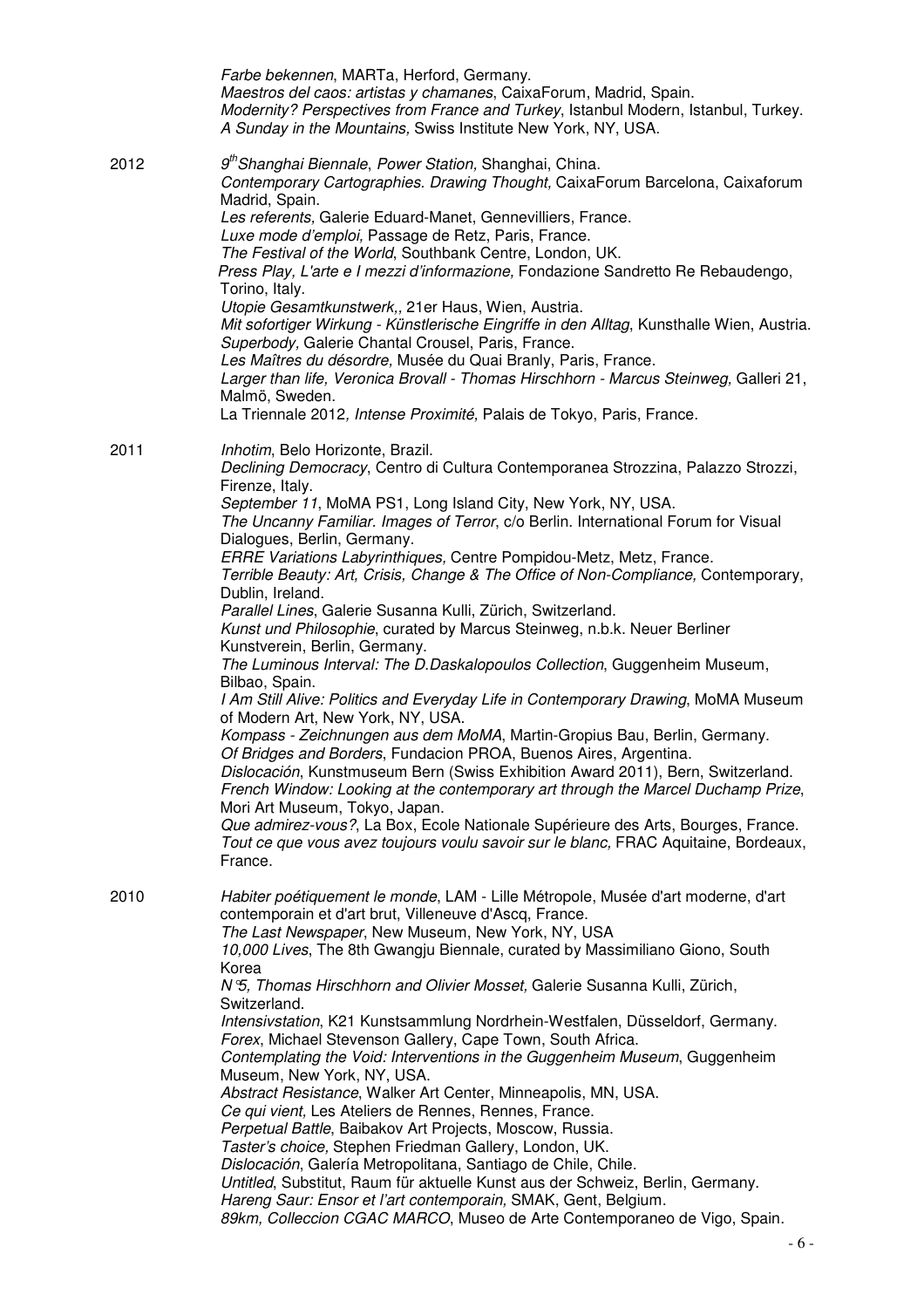Changing the world, Arndt & Partner Gallery, Berlin, Germany. 2009 Pourquoi attendre! Une éxposition autour du Fonds André Iten, Centre d'Art Contemporain, Genève, Switzerland. Unbuilt Roads, by Hans Ulrich Obrist, e-flux project space, New York, NY, USA. Niet Normaal, Difference on Display, Beurs van Berlage, Amsterdam, Netherlands. Collection: MOCA's First Thirty Years, Museum of Contemporary Art, Los Angeles, LA, USA. Pièces de Résistance: Forms of Resistance in Contemporary Art, Kustmuseum Thun, Switzerland. Images Recalled, Fotofestival Mannheim, Mannheim, Germany. T.I.C.A.B. – Tirana International Contemporary Art Biannual, Tirana, Albania. La Planète des signs / Planet of signs, Le Plateau, Paris, France. Paradise & Parades: Here Comes Everybody, Parasol Unit Foundation for Contemporary Art, London, UK. Walking in My Mind, Hayward Gallery, London, UK. Darkside II, Fotografische Macht und fotografierte Gewalt, Krankheit und Tod, Fotomuseum Winterthur, Winterthur, Switzerland. Exploring the return of repression, Pavillon Unicredit, Bukarest, Rumania. A la limite, Galerie Michel Journiac, Paris, France. Monument to transformation, Tranzit and City Gallery, Prag, Czech Republic. A House is not a Home, La Calmeleterie, Nazelles Négron, France. Univresal Code: Art and Cosmology in the Information Age, The Power Plant, Toronto, Canada. Carnegie International, Pittsburgh, PA, USA. Bijoux de famille, Galerie Chantal Crousel, Paris, France. Spères, Le Moulin, Galleria Continua, Coulommiers, France. Open Source, Stichting Straat van Sculpturen, Amsterdam, Netherlands. Investigations of a Dog, Works from the FACE Collections, Fondazione Sandretto Re Rabaudengo,Turin, Italy. Event Horizon: Postwar Art from the Walker's Holdings, Walker Art Center Minneapolis, MN, USA. Mi Vida – Heaven and Hell, Mücsarnok Kunsthalle, Budapest, Hungary. One Day Sculpture, commissioned by The Physic Room in association with Christchurch Art Gallery, Christchurch, New Zealand. 2008 Collage: The UnMonumental Picture, New Museum, New York, NY. USA. Drawing a Tension: Works from the Deutsche Bank Collection, Calouste Gulbenkian Foundation, Lisbon, Portugal. Paixóns Privadas, Visións Públicas Collections D.O. Galicia, Museo de Arte Contemporánea de Vigo, Vigo, Spain. Schweiz über alles, Colección Jumex, Fundación Jumex Museo Arte Contemporaneo, Ciudad de México, Mexico. The Artist's Library, Centre International d'art & du paysage, île de Vassivière, France. Martian Museum of Terrestrial Art, Barbican Art Gallery, London, UK. Locked in, Casino Museum Luxembourg, Luxembourg. Life on Mars, 55<sup>th</sup> Carnegie International, Carnegie Museum of Art, Pittsburgh, PA, USA. Peripheral vision and collective Body, Museion, Bolzano, Italy. Lost Paradise, Zentrum Paul Klee, Bern, Switzerland. Carried Away - Procession in Art, Museum voor Moderne Kunst Arnheim, MMKA, Arnheim, Netherlands. L'argent, Le Plateau, Frac IDF, Paris, France. Programa Allgarve de Arte Contemporãnea, Portimão, Portugal. Nient'altro che scultura. Nothing but sculpture, XIII Biennale internazionale di Scultura di Carrara, Centro Arti Plastiche Internazionali e Contemporanee, Carrare, Italy. Aurum, Gold in der zeitgenössischen Kunst, Centre PasquArt, Biel-Bienne, Switzerland. German Angst, Neuer Berliner Kunstverein, Berlin, Germany. Memory of Fire, The War of Images and Images of War, Brighton Photo Biennial, Brighton, UK. 7 + 1 Project Rooms, MARCO, Museo de Arte Contemporaneo de Vigo, Vigo, Spain. Listen Darling…The World is Yours, Ellipse Foundation, Alcoitao, Cascais, Portugal. Pick-Up, Stuck, Leuven, Belgium.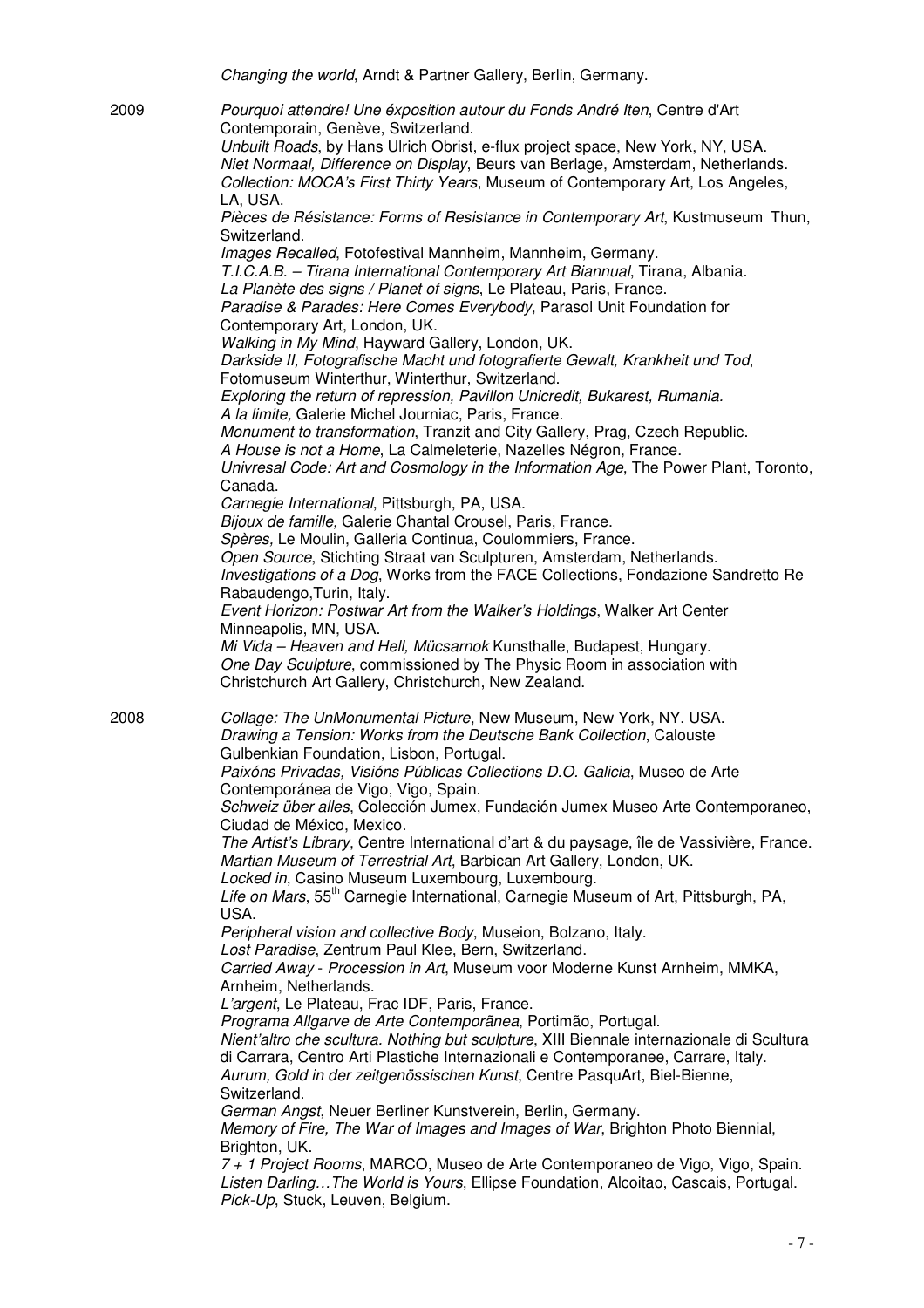|      | The Impossible Prison, organised by Nottingham Contemporary, Galleries of Justice,<br>Nottingham, UK.<br>Zones of Conflict I, Pratt Manhattan Gallery, New York, NY, USA.<br>Kurimanzutto, Mexico.<br>Paul Thek, Werkschau im Kontext zeitgenössischer Kunst, ZKM, Museum für Neue<br>Kunst, Karlsruhe, Germany.<br>Opening of the new museum, Museion Bolzano, Italy.<br>Unmonumental, (second part), The New Museum, New York, NY, USA<br>La Bibliothèque de Babel, Centre Internationale d'art et du payssage, Île de<br>Vassivière, France.<br>Barbican - Martian Museum of Terrestrial Art, Barbican Art Gallery, London, UK.                                                                                                                                                                                                                                                                                                                                                                                                                                                                                                                                                                                                                                                                                                                                                                                                                                                                                                                                                                                                                                                                                                                   |
|------|------------------------------------------------------------------------------------------------------------------------------------------------------------------------------------------------------------------------------------------------------------------------------------------------------------------------------------------------------------------------------------------------------------------------------------------------------------------------------------------------------------------------------------------------------------------------------------------------------------------------------------------------------------------------------------------------------------------------------------------------------------------------------------------------------------------------------------------------------------------------------------------------------------------------------------------------------------------------------------------------------------------------------------------------------------------------------------------------------------------------------------------------------------------------------------------------------------------------------------------------------------------------------------------------------------------------------------------------------------------------------------------------------------------------------------------------------------------------------------------------------------------------------------------------------------------------------------------------------------------------------------------------------------------------------------------------------------------------------------------------------|
| 2007 | Paris du monde entier, Artistes étrangers à Paris 1900-2005, National Art Centre,<br>Tokyo, Japan.<br>Art is an Idea: The Moquai Collection, Scottsdale Museum of Contemporary Art,                                                                                                                                                                                                                                                                                                                                                                                                                                                                                                                                                                                                                                                                                                                                                                                                                                                                                                                                                                                                                                                                                                                                                                                                                                                                                                                                                                                                                                                                                                                                                                  |
|      | Phoenix, AZ, USA.<br>Timer, Intimità, Intimacy, Triennale Bovisa, Milano, Italy.<br>Ateliers: l'artiste et ses lieux de création dans les collections de la Bibliothèque<br>Kandinsky, Centre Pompidou, Paris, France.<br>Airs de Paris, Centre Pompidou, Paris, France.<br>Into Me, Out of Me, MACRO, Museo d'Arte Contemporanea, Roma, Italy.<br>Swiss Made + 2, Präzision und Wahnsinn, Kunstmuseum Wolfsburg, Wolfsburg,<br>Germany.<br>Rethinking Dissent, Göteborg International Biennal for Contemporary Art 2007,                                                                                                                                                                                                                                                                                                                                                                                                                                                                                                                                                                                                                                                                                                                                                                                                                                                                                                                                                                                                                                                                                                                                                                                                                            |
|      | Göteborgs Konsthall, Göteborg, Sweden.<br>Volksgarten, Die Politik der Zugehörigkeit, Kunsthaus, Graz, Austria.<br>Play Back, ARC, Musée d'art moderne de la ville de Paris, Paris, France.<br>Blind date, Sakip Sabanci Museum, Istanbul, Turkey.<br>Collage, Russel Bowman Art Advisory, Chicaco, IL, USA<br>Collage: The Unmonumental Picture, New Museum, New York, NY, USA.                                                                                                                                                                                                                                                                                                                                                                                                                                                                                                                                                                                                                                                                                                                                                                                                                                                                                                                                                                                                                                                                                                                                                                                                                                                                                                                                                                     |
| 2006 | Draft Deceit, Kunstnernes Hus, Oslo, Sweden.<br>Metropolitanscape, paesaggi metropolitani nell'arte contemporanea, Palazzo Cavour,<br>Turin, Italy.<br>Infinite Painting, Villa Manin di Passariano, Codroipo, Udine, Italy.<br>Notations: Energy Yes !, Philadelphia Museum of Art, Pittsburgh, PA, USA.<br>La Force de l'art, Grand Palais, Paris, France.<br>Transformation from our collection, Kunstmuseum Liechtenstein, Vaduz,<br>Liechtenstein.<br>Into Me, Out of Me, MoMA P.S.1 Contemporary Art Center, New York, NY, USA.<br>People, Museo d'arte contemporanea Donnaregina, Napoli, Italy.<br>The Grande Promenade, National Museum of Contemporary Art, Athens, Greece.<br>Eretica, Civica Galleria d'Arte Moderna, Palermo, Italy.<br>Surprise, Surprise, Institute of Contemporary Arts, London, UK.<br>U2 Alexanderplatz, Neue Gesellsschaft für bildende Kunst, Berlin, Germany.<br>Defining the Contemporary, Whitechapel Gallery, London, UK.<br>How to Live Together, 27 <sup>th</sup> Biennale de São Paulo, Brazil.<br>Swiss Video, Tate Modern, Bank Side, London, UK.<br>Hannah Arendt Denkraum, with Marcus Steinweg, ehemalige Jüdische<br>Mädchenschule, Berlin, Germany.<br>Heart of Darkness, Explores Darkness as a Place of Freedom, Walkert Art Center,<br>Minneapolis, MN, USA.<br>Acquisitions récentes du Cabinet d'art graphique, de Schwitters à Toguo, un choix,<br>Centre Pompidou, Paris, France.<br>The Unhomely, Phantom Scenes in Global Society, Seconde Biennale Internationale<br>d'Art Contemporain, Biacs 2, Sevilla, Spain.<br>Into Me / Out of Me, KW Institute for Contemporary Art, Berlin, Germany.<br>Dedica, 20 anni della galleria Alfonso Artiaco, PAN, Palazzo delle Arti, Napoli, Italy. |
| 2005 | Universal experience: Art, Life, and the Tourist's Eye, MCA, Chicago, IL, USA.<br>Dionysiac, Centre Pompidou, Paris, France.<br>Ten Year Anniversary Exhibition, Stephen Friedman Gallery, London, UK.<br>Emergencies, Museo de Arte Contemporáneo de Castilla y León, León, Spain.<br>Monuments for the USA, CCA Wattis Institute for Contemporary Arts, San Francisco;<br>White Columns, New York, NY, USA.                                                                                                                                                                                                                                                                                                                                                                                                                                                                                                                                                                                                                                                                                                                                                                                                                                                                                                                                                                                                                                                                                                                                                                                                                                                                                                                                        |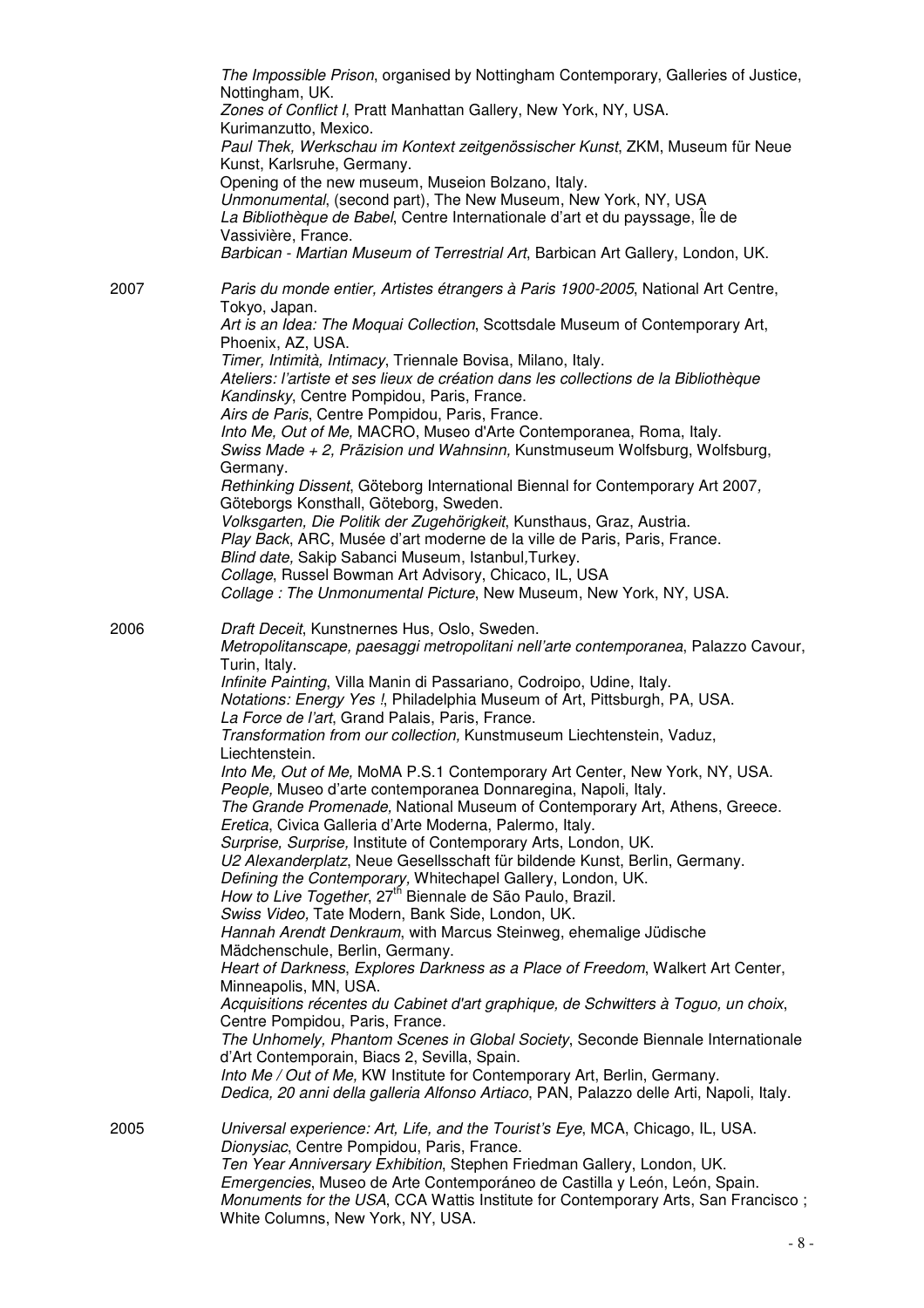|      | Material Time / Work Time / Life Time /, Reykjavik Arts Festival, Living Art Museum,                                                                                                                                                                                                                                                                                                                                                                                                                                                                                                                                                                    |
|------|---------------------------------------------------------------------------------------------------------------------------------------------------------------------------------------------------------------------------------------------------------------------------------------------------------------------------------------------------------------------------------------------------------------------------------------------------------------------------------------------------------------------------------------------------------------------------------------------------------------------------------------------------------|
|      | Reykjavik, Iceland.<br>Bidibidobidiboo, Fondazione Sandretto Re Rebaudengo, Turino, Italy.<br>Paisaje. Humano. Hogares. Concepto y Sentimiento. Gente, CAC Malaga, Malaga,                                                                                                                                                                                                                                                                                                                                                                                                                                                                              |
|      | Spain.                                                                                                                                                                                                                                                                                                                                                                                                                                                                                                                                                                                                                                                  |
|      | The Black Byrne Collection, MOCA, Los Angeles, LA, USA.<br>De lo real y lo ficticio: Arte contemporaneo de Francia, Museo de Arte Moderno,                                                                                                                                                                                                                                                                                                                                                                                                                                                                                                              |
|      | Mexico D.C., Mexico.                                                                                                                                                                                                                                                                                                                                                                                                                                                                                                                                                                                                                                    |
|      | Leçon Zéro, Galerie Chantal Crousel, Paris, France.<br>ROMANCE [a novel], Cristina Guerra Contemporary Art, Lissabon, Portugal.<br>Drawing from the Modern, 1975 - 2005, MoMA, Museum of Modern Art, New York,                                                                                                                                                                                                                                                                                                                                                                                                                                          |
|      | NY, USA.<br>Take Two: Worlds and Views, Contemporary Art from the Collection, MoMA, Museum                                                                                                                                                                                                                                                                                                                                                                                                                                                                                                                                                              |
|      | of Modern Art, New York, NY, USA.<br>Colleción Alfonso Artiaco, fuera de la vista, fuera de la mente, Palacio de Sástago,<br>Zaragoza, Spain.                                                                                                                                                                                                                                                                                                                                                                                                                                                                                                           |
|      | Universal experience: Art, Life, and the Tourist's Eye, Hayward Gallery, London, UK.<br>On Paper, Arndt & Partner, Berlin, Germany.                                                                                                                                                                                                                                                                                                                                                                                                                                                                                                                     |
|      | Short Cuts, Bass Museum of Art Miami, Miami, FL, USA.                                                                                                                                                                                                                                                                                                                                                                                                                                                                                                                                                                                                   |
| 2004 | X-rayed, dialogue with the collection, Kunstmuseum Liechtenstein, Vaduz,<br>Liechtenstein.                                                                                                                                                                                                                                                                                                                                                                                                                                                                                                                                                              |
|      | La bellesa del fracàs, El fracàs de la bellesa, Fundació Joan Miró, Barcelona. Spain.<br>Le Choix Français. Autour du Prix Marcel Duchamp, Les Œuvres des Artistes du Prix<br>Marcel Duchamp dans les collections privées françaises, Art Moscow 2004, 8th<br>International Art Fair, Maison Centrale des Artistes, Moscow, Russia.<br>Los usos de la imagen, fotografía, film y video en La Colección Jumex, Malba,<br>Colección Costantini, Buenos-Aires, Argentina.<br>Arti & Architettura, 1900/2000, Palazzo Ducale, Genova, Italy.                                                                                                                |
|      | Central Station, Collection Harald Falckenberg, La Maison rouge, Fondation Antoine<br>de Galbert, Paris, France.<br>Pick Up, Public, Paris, France.                                                                                                                                                                                                                                                                                                                                                                                                                                                                                                     |
| 2003 | Urban Diaries, Young Swiss Art, Sala de Exposiciones Alcala 31, Madrid, Spain.<br>Pantalla Suiza, Museo Nacional, Centro de arte Reina Sofia, Madrid, Spain.<br>La cuidad radiante, Centre Cultural Bancaixa, Biennale de Valence, France.<br>GNS, Palais de Tokyo, Paris, France.<br>Les 20 Ans des FRAC, Château des Ducs de Bretagne, Nantes, France.<br>Par le chas d'une aiguille, Galerie Chantal Crousel, Paris, France.<br>Accessoiremaximalismus, Kunsthalle, Kiel, Germany.<br>Gesellschaftsbilder, Images of Society, Kunstmuseum, Thun, Switzerland.<br>Réalités, Collections sans frontières II, Zacheta Państwowa Galerie Sztuki, Warsaw, |
|      | Polen.                                                                                                                                                                                                                                                                                                                                                                                                                                                                                                                                                                                                                                                  |
|      | Common Wealth, Tate Modern, London, UK.<br>Après la fin de l'Art, Musée d'art moderne, Saint-Etienne, France.<br>Buenos Dias Buenos Aires, Art Contemporain Suisse, Museo de Arte Moderno de<br>Buenos Aires, Argentina.                                                                                                                                                                                                                                                                                                                                                                                                                                |
| 2002 | Chronologie immédiate, Musée d'art moderne et contemporain, Strasbourg, France.<br>Walk Around Time: Selections from the Permanent Collection, Walker Art Center,<br>Minneapolis, MN, USA.                                                                                                                                                                                                                                                                                                                                                                                                                                                              |
|      | Basics, Kunsthalle Bern, Switzerland.<br>La vie au fond se rit du vrai, choix d'oeuvres du FRAC-Collection Aquitaine, CAPC<br>Bordeaux, Bordeaux, France.<br>Documenta 11, Kassel, Germany.                                                                                                                                                                                                                                                                                                                                                                                                                                                             |
|      | Public Affairs. Von Beuys bis Zittel: Das Öffentliche in der Kunst, Kunsthaus Zürich,<br>Switzerland.                                                                                                                                                                                                                                                                                                                                                                                                                                                                                                                                                   |
|      | Waschsalon - Christoph Rüttimann, Aargauer Kunsthaus, Aarau, Switzerland.                                                                                                                                                                                                                                                                                                                                                                                                                                                                                                                                                                               |
| 2001 | Mirror's Edge, Tramway, Glasgow, Scottland.<br>Mirror's Edge, Charlottenborg, Copenhagen, Denmark.<br>A Small Museum and a Large Library of Contemporary Art, Parkett Collaborations &<br>Editions since 1984, MoMA, Museum of Modern Art, New York, NY, USA.<br>Economie de moyens, MAC, Marseille, France.<br>Jheronimus Bosch, Museum Boijmans Van Beuningen, Rotterdam, Netherland.                                                                                                                                                                                                                                                                 |
|      |                                                                                                                                                                                                                                                                                                                                                                                                                                                                                                                                                                                                                                                         |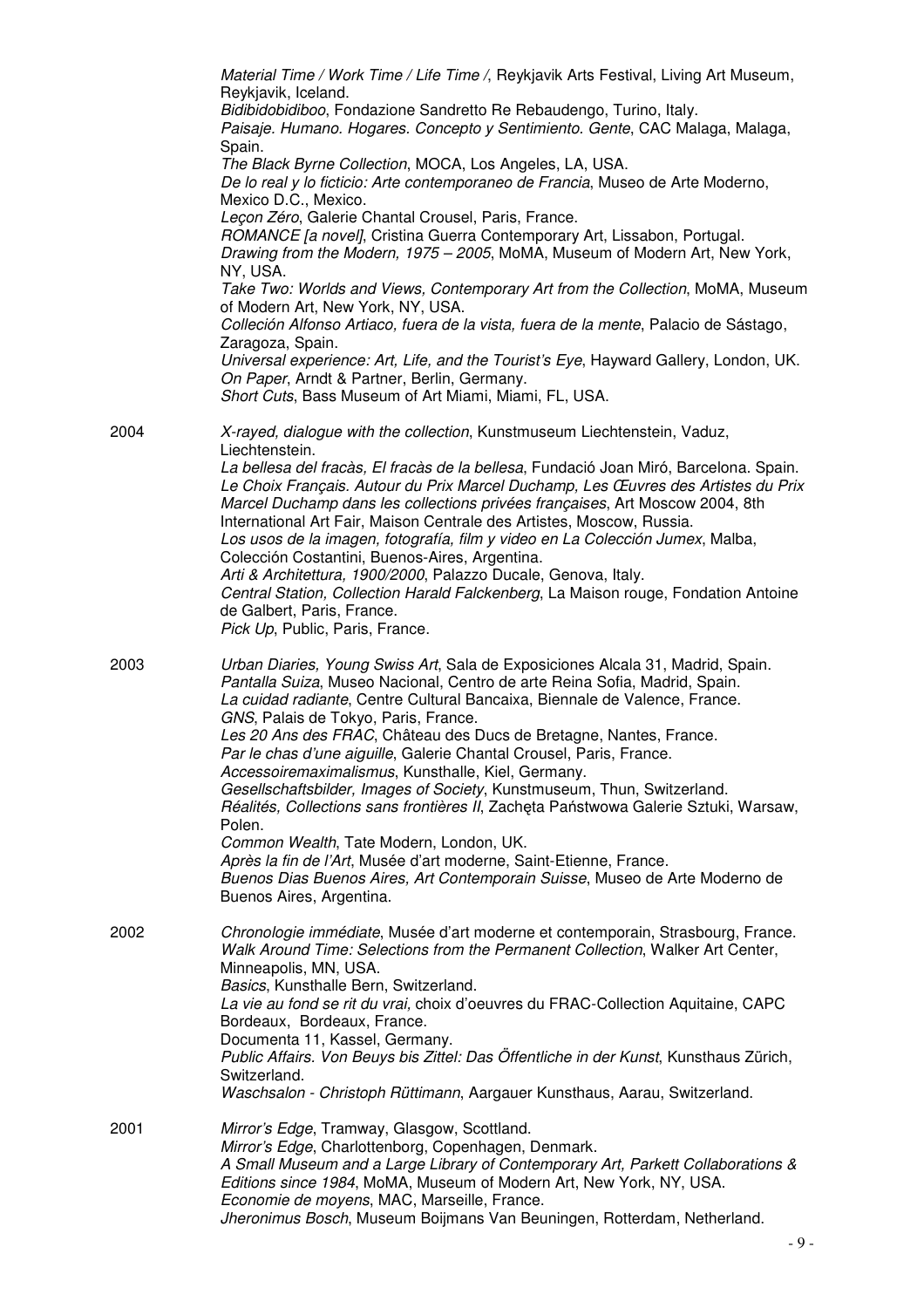| 2000 | Mirror's Edge, Vancouver Art Gallery, Vancouver, Canada,<br>Regard sur le monde Regard sur soi, Le Channel, Calais, France.<br>Conserve, FRAC Aquitaine, Bordeaux, France.<br>La Beauté, Mission 2000 en France, Avignon, France.<br>Vision Machine, Musée des Beaux-Arts de Nantes, Nantes, France.<br>Works by Peter Friedl, Thomas Hirschhorn, Lawrence Weiner, Galerie Arndt &<br>Partner, Berlin, Germany.<br>Orbis Terrarum, Ways of Worldmaking, Antwerpen Open, Antwerpen, Belgium.<br>Partage d'exotisme, Biennale de Lyon, Lyon, France.<br>La forma del mondo, La fine del mondo, Padiglione d'Arte Contemporaneo, Milano,<br>Italy.<br>Eiszeit, Kunstmuseum, Bern, Switzerland.<br>Protest & Survive, Whitechapel Art Gallery, London, UK.<br>Mirror's Edge, Castello di Rivoli, Rivoli, Italy.<br>Ein-räumen, Arbeiten im Museum, Hamburger Kunsthalle, Hamburg, Germany.<br>Vivre sa vie, by Tanya Leighton, Raymond Carver altar, various venues, Glasgow,<br>Scottland.<br>La santé des restes, Musée Ziem, Martigues, France.<br>Bruit de fond, Centre national de la photographie, Paris, France.<br>Rendez-vous 2, Collection Lambert, Hôtel de Caumont, Avignon, France.                                                                                                                                                                                                                                                                                                                |
|------|-------------------------------------------------------------------------------------------------------------------------------------------------------------------------------------------------------------------------------------------------------------------------------------------------------------------------------------------------------------------------------------------------------------------------------------------------------------------------------------------------------------------------------------------------------------------------------------------------------------------------------------------------------------------------------------------------------------------------------------------------------------------------------------------------------------------------------------------------------------------------------------------------------------------------------------------------------------------------------------------------------------------------------------------------------------------------------------------------------------------------------------------------------------------------------------------------------------------------------------------------------------------------------------------------------------------------------------------------------------------------------------------------------------------------------------------------------------------------------------------------------------|
| 1999 | Ma sorcière bien aimée, Galerie Yvon Lambert, Paris, France.<br>Unfinished History, Museum of Contemporary Art, Chicago, IL, USA.<br>Provisorium I, Bonnefantenmuseum, Maastricht, Netherlands.<br>France, une nouvelle génération, Circulo de Bellas Artes, Madrid, Spain.<br>Hypothèses de collection, Musée du Luxembourg, Paris, France.<br>Midnight Walker and City Sleepers, W 139, St. Annenstraat Project, Amsterdam,<br>Netherlands.<br>Space Place, Salzlager Hall, Kunsthalle Tirol, Hall in Tirol, Austria.<br>Editions, Centre Genevois de Gravure Contemporaine, Genève, Switzerland.<br>França, uma nova geração, Museum de Arte Moderna, Sintra, Portugal.<br>dAPERTutto, 48 <sup>e</sup> Biennale di Venezia, Venezia, Italy.<br>Le Repubbliche dell'Arte - Svizzera, Centro d'Arte contemporanea, Palazzo delle<br>Papesse, Siena, Italy.<br>Mathilde ter Heijne, Thomas Hirschhorn, Susan Turcot, Via Lewandowsky,<br>Galerie Arndt & Partner, Berlin, Germany.<br>Weltuntergang & Prinzip Hoffnung, Kunsthaus Zürich, Switzerland.<br>Steadyshot, Centre culturel André Malraux, Vandoeuvre, France.<br>Zone, [Espèces d'Espaces], Fondazione Sandretto Re Rebaudengo, Guarene d'Alba,<br>Italy.<br>Another Swiss Panorama, 8 <sup>e</sup> Biennale de l'Image en Mouvement, Centre pour l'image<br>contemporaine, Saint-Gervais Genève. Switzerland.<br>Mirror's Edge, Bildmuseet, Umea, Sweden.<br>Dach, Benger Park, Bregenz, Atelierhaus des Akademisches Künste, Wien,<br>Austria. |
| 1998 | Non lieux, Kaskadenkondensator, Basel, Switzerland.<br>Early Forms, Galerie Chantal Crousel, Paris, France.<br>ZUP, Hôtel Saint-Simon, FRAC Poitou-Charente, Angoulême, France.<br>Ici et Maintenant (encore), Caisse des Dépôts et Consignations, 13, quai<br>Voltaire, Paris, France.<br>Suite Substitute III: Swiss Challenge, Hôtel du Rhône, Genève, Switzerland.<br>Freie Sicht aufs Mittelmeer. Junge Schweizer Kunst mit Gästen und Gastmahl,<br>Kunsthaus Zurich, Zürich, Switzerland; Schirn Kunsthalle, Frankfurt, Germany.<br>One Step Backwards: Books, Prints, Videos, 1998, Liste'98, Young Art Fair, Basel,<br>Switzerland.<br>Nonchalance Revisited, Akademie der Künst, Berlin, Germany.<br>Berlin-Berlin, Berlin-Biennale, Berlin, Germany.<br>Premises : Invested Spaces in Visual Arts & Architecture from France, 1960's-<br>1990's, Guggenheim Museum, New York, NY, USA.<br>Unfinished History, Walker Art Center, Minneapolis, MN, USA.                                                                                                                                                                                                                                                                                                                                                                                                                                                                                                                                            |
| 1997 | Fort ! Da ! Cooperations, Villa Merkel, Esslingen am Neckar, Germany.<br>Parisien(ne)s, Camden Arts Centre, London, UK.                                                                                                                                                                                                                                                                                                                                                                                                                                                                                                                                                                                                                                                                                                                                                                                                                                                                                                                                                                                                                                                                                                                                                                                                                                                                                                                                                                                     |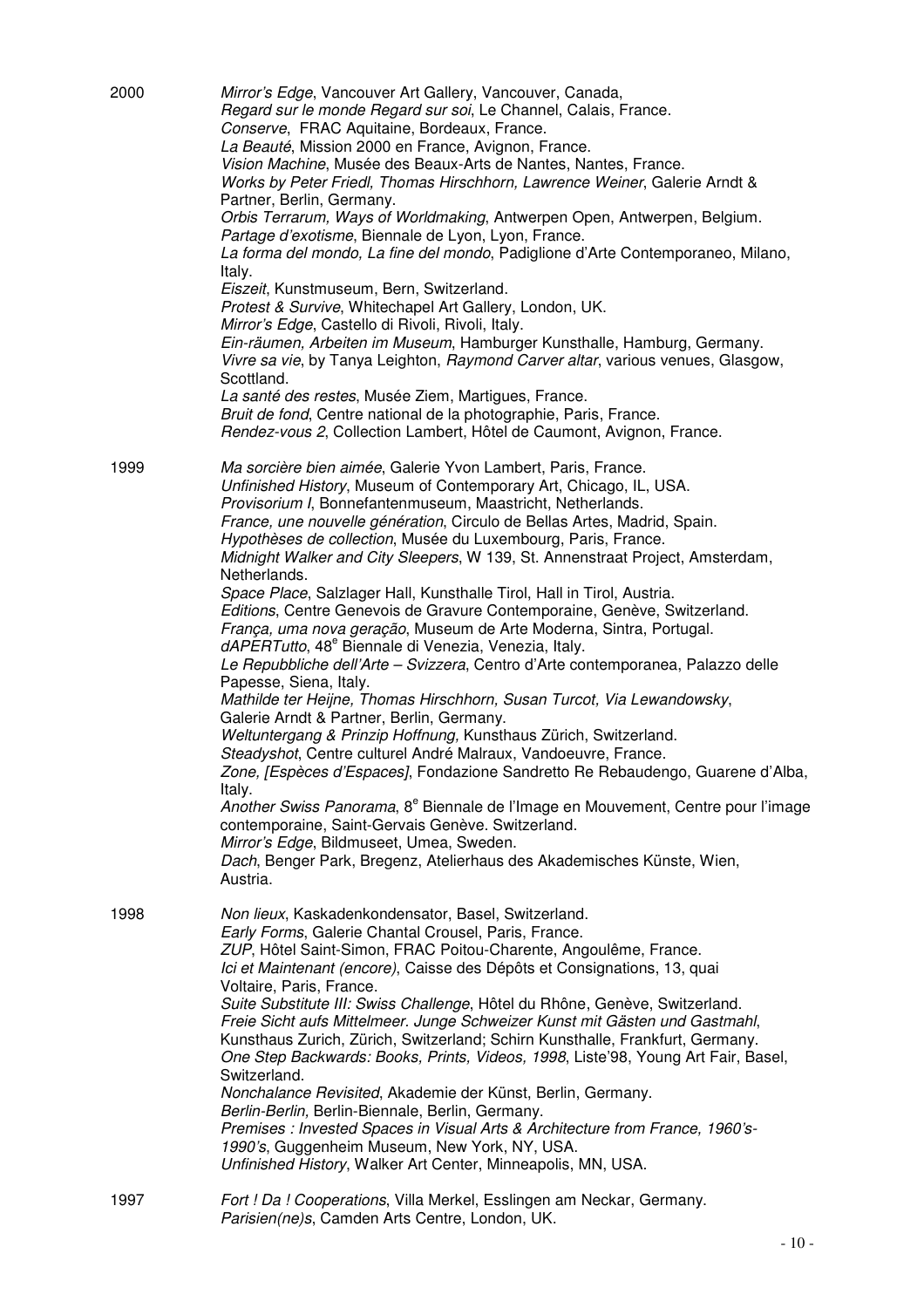|      | Skulptur Projekte in Münster 1997, Münster, Germany,<br>Nonchalance, Centre PasquART, Biel, Switzerland.<br>Ici et Maintenant, Parc de la Villette, Paris, France.<br>Eté 97, Centre Genevois de Gravure Contemporaine, Genève, Switzerland.<br>Delta, Musée d'Art Moderne de la Ville de Paris, Paris, France.                                                                                                                                                                                                                 |
|------|---------------------------------------------------------------------------------------------------------------------------------------------------------------------------------------------------------------------------------------------------------------------------------------------------------------------------------------------------------------------------------------------------------------------------------------------------------------------------------------------------------------------------------|
| 1996 | $EV + A$ , Limerick, Ireland.<br>Stilleben - nature morte - Natura Morta - Still life, Helmhaus, Zürich, Switzerland.<br>Dites-le avec des fleurs, Galerie Chantal Crousel, Paris, France.<br>How far is Switzerland, BBI Belluard Bollwerk Festival, Fribourg, Switzerland.<br>Galerie du Placard, Saint-Briac, France.<br>Actions urbaines, FRAC Lorraine, Metz, France.<br>XIIe Ateliers du FRAC des Pays de la Loire, Saint-Nazaire, France.<br>Recaptured Nature, Recast Material, Galerie Barbara Gross, Munich, Germany. |
| 1995 | Africus: Johannesburg Biennale, Johannesburg, South Africa.<br>Ohne Titel, Eine Sammlung zeitgenössischer Schweizer Kunst, Stiftung Kunst Heute,<br>Aargauer Kunsthaus, Aarau, Switzerland.<br>Fréquence de résonnance, Ecart, Montreuil, France.<br>Shopping, Bordeaux, CAPC Musée d'art contemporain de Bordeaux, Bordeaux,<br>France.<br>Dites 33, Galerie Anne de Villepoix, Paris, France.<br>Passions Privées, Musée d'Art Moderne de la Ville de Paris, Paris, France.                                                   |
| 1994 | Invitations, Galerie Nationale du Jeu de Paume, Paris, France.<br>Résidence secondaire, Galerie Sabrina Grassi, Paris, France.<br>Comunità, Progetto Civitella d'Agliano, Civitella d'Agliano, Italy.<br>Europa 94, München, Germany.<br>Drawings and drawings, Galerie Van Gelder, Amsterdam, Netherlands.                                                                                                                                                                                                                     |
| 1993 | Rencontres dans un couloir, I, Paris, France.<br>L'esprit Dada – ou la fin de la composition, hommage à Marcelle Cahn, Espace de<br>l'Art concret, Mouans-Sartoux, France.<br>Arrêt sur image 3, La Zonmé, Montreuil-sous-Bois, France.<br>Intérieurs, Musée des Beaux-Arts Denys Puech, Rodez, France.                                                                                                                                                                                                                         |
| 1992 | En vue des fondations d'une fondation et compte-tenu de la nature des travaux, IAC,<br>Naussac, France.<br>Shedhalle Zürich, Zürich, Switzerland.<br>Ecole des Beaux-Arts de Reuil-Malmaison, Reuil-Malmaison, France.                                                                                                                                                                                                                                                                                                          |
| 1991 | Salon de l'Ephémère, Fontenay-sous-Bois, France.                                                                                                                                                                                                                                                                                                                                                                                                                                                                                |
| 1990 | Salon de l'Ephémère, Fontenay-sous-Bois, France.<br>Quoi l'éternité ?, collection du Fonds départemental d'art contemporain de<br>Seine-Saint-Denis, Hôtel du département, Bobigny, France.                                                                                                                                                                                                                                                                                                                                     |
| 1989 | Babylone Bobigny, Bobigny, France.<br>Arts Rencontres Internationales, Paris, France.                                                                                                                                                                                                                                                                                                                                                                                                                                           |
| 1988 | Histoire d'Hôtes, Ecole Régionale des Beaux-Arts, Poitiers, France.                                                                                                                                                                                                                                                                                                                                                                                                                                                             |
| 1987 | Galerie Vincenz Sala, Berlin, Germany.                                                                                                                                                                                                                                                                                                                                                                                                                                                                                          |

## **AWARDS / PREISE**

- 2018 Schweizer Grand Prix Kunst Prix Meret Oppenheim, Bern, Switzerland.
- 2011 Kurt-Schwitters-Preis, Niedersächsische Sparkassenstiftung, Hannover, Germany. 2007 Dutch AICA price ward for "Anschool" the best Exhibition in the Netherlands of the
- past three years; Association Internationale des Critiques d'Art, Paris, France.
- 2005 Price of the best artwork of the year, Art Awards 2005, Beaux-Arts Magazine, Paris, France.